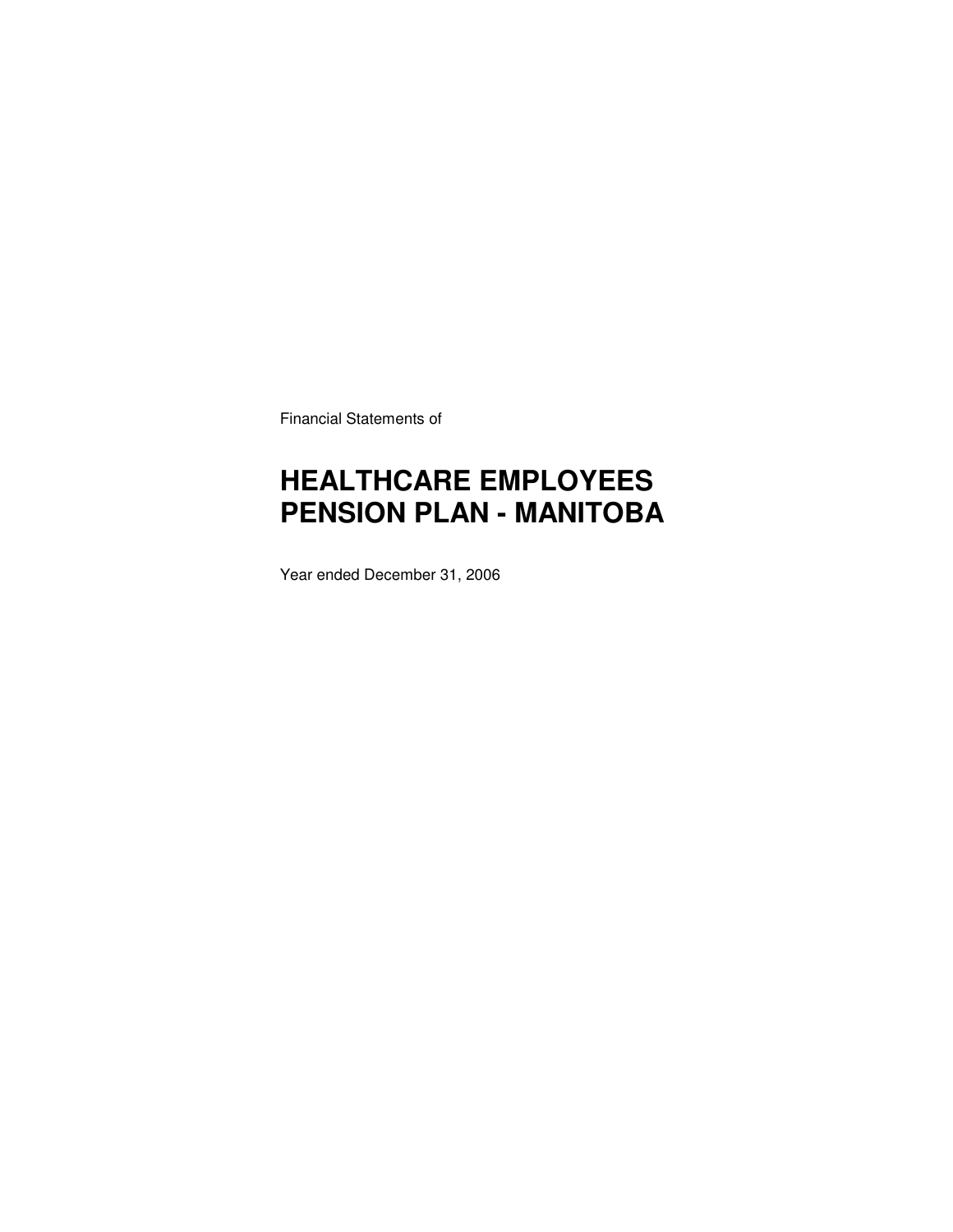

**KPMG LLP**<br>
Chartered Accountants<br>
Chartered Accountants<br>
Tax (204) 957-0808 **Chartered Accountants**<br>Suite 2000 - One Lombard Place Winnipeg MB R3B 0X3 Canada

Internet www.kpmg.ca

### **AUDITORS' REPORT**

To the Board of Trustees of the Healthcare Employees Pension Plan - Manitoba

We have audited the statement of net assets of the Healthcare Employees Pension Plan - Manitoba as at December 31, 2006 and the statement of changes in net assets for the year then ended. These financial statements are the responsibility of the Plan's management. Our responsibility is to express an opinion on these financial statements based on our audit.

We conducted our audit in accordance with Canadian generally accepted auditing standards. Those standards require that we plan and perform an audit to obtain reasonable assurance whether the financial statements are free of material misstatement. An audit includes examining, on a test basis, evidence supporting the amounts and disclosures in the financial statements. An audit also includes assessing the accounting principles used and significant estimates made by management, as well as evaluating the overall financial statement presentation.

In our opinion, these financial statements present fairly, in all material respects, the net assets of the Plan as at December 31, 2006 and the changes in its net assets for the year then ended in accordance with Canadian generally accepted accounting principles.

Signed "**KPMG LLP**"

Chartered Accountants

Winnipeg, Canada

May 31, 2007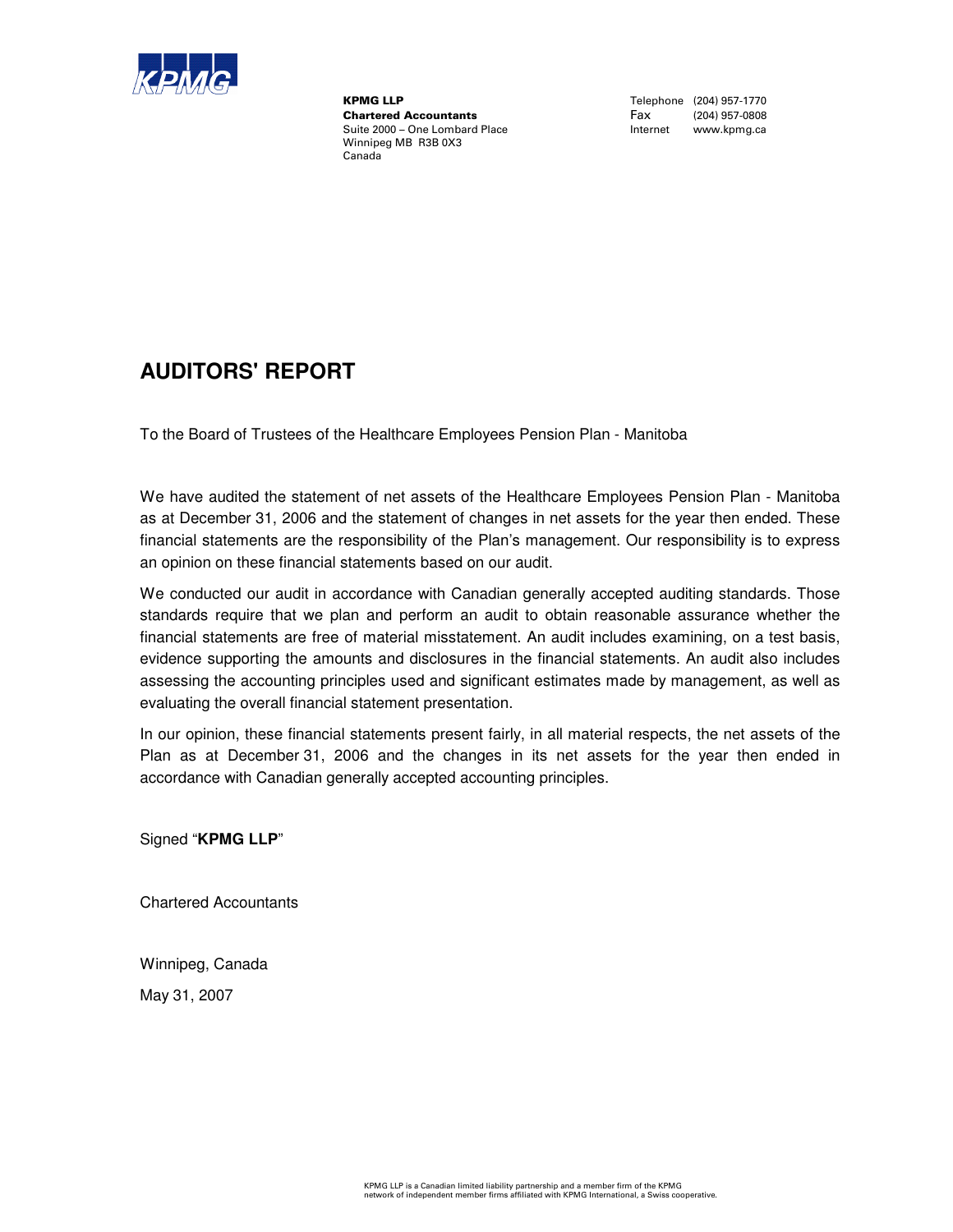**Statement of Net Assets** 

December 31, 2006, with comparative figures for 2005

|                                                                   | 2006                                        |    | 2005                                        |
|-------------------------------------------------------------------|---------------------------------------------|----|---------------------------------------------|
| Assets                                                            |                                             |    |                                             |
| Cash                                                              | \$<br>27,363,408                            | \$ | 21, 142, 345                                |
| Contributions and other receivables (note 4)                      | 13,514,883                                  |    | 11,559,722                                  |
| Investment income receivable                                      | 7,761,204                                   |    | 8,608,388                                   |
| Investments (note 5)                                              | 3,366,317,999                               |    | 2,933,844,519                               |
| Capital assets (note 6)                                           | 2,803,934                                   |    | 3,167,080                                   |
|                                                                   | \$3,417,761,428                             |    | \$2,978,322,054                             |
| <b>Liabilities and Net Assets</b>                                 |                                             |    |                                             |
| Accrued benefit payments and liabilities<br>Due to brokers        | \$<br>19,623,463<br>22,545                  | S  | 18,495,038<br>3,401,382                     |
|                                                                   | 19,646,008                                  |    | 21,896,420                                  |
| Net assets represented by:<br><b>Pension Fund</b><br>Capital Fund | 3,395,311,486<br>2,803,934<br>3,398,115,420 |    | 2,953,258,554<br>3,167,080<br>2,956,425,634 |
| Contingency (note 12)                                             |                                             |    |                                             |
|                                                                   | \$3,417,761,428                             |    | \$ 2,978,322,054                            |

See accompanying notes to financial statements.

Approved on behalf on the Trustees: Chair .<br>Wara ad LG Vice-Chair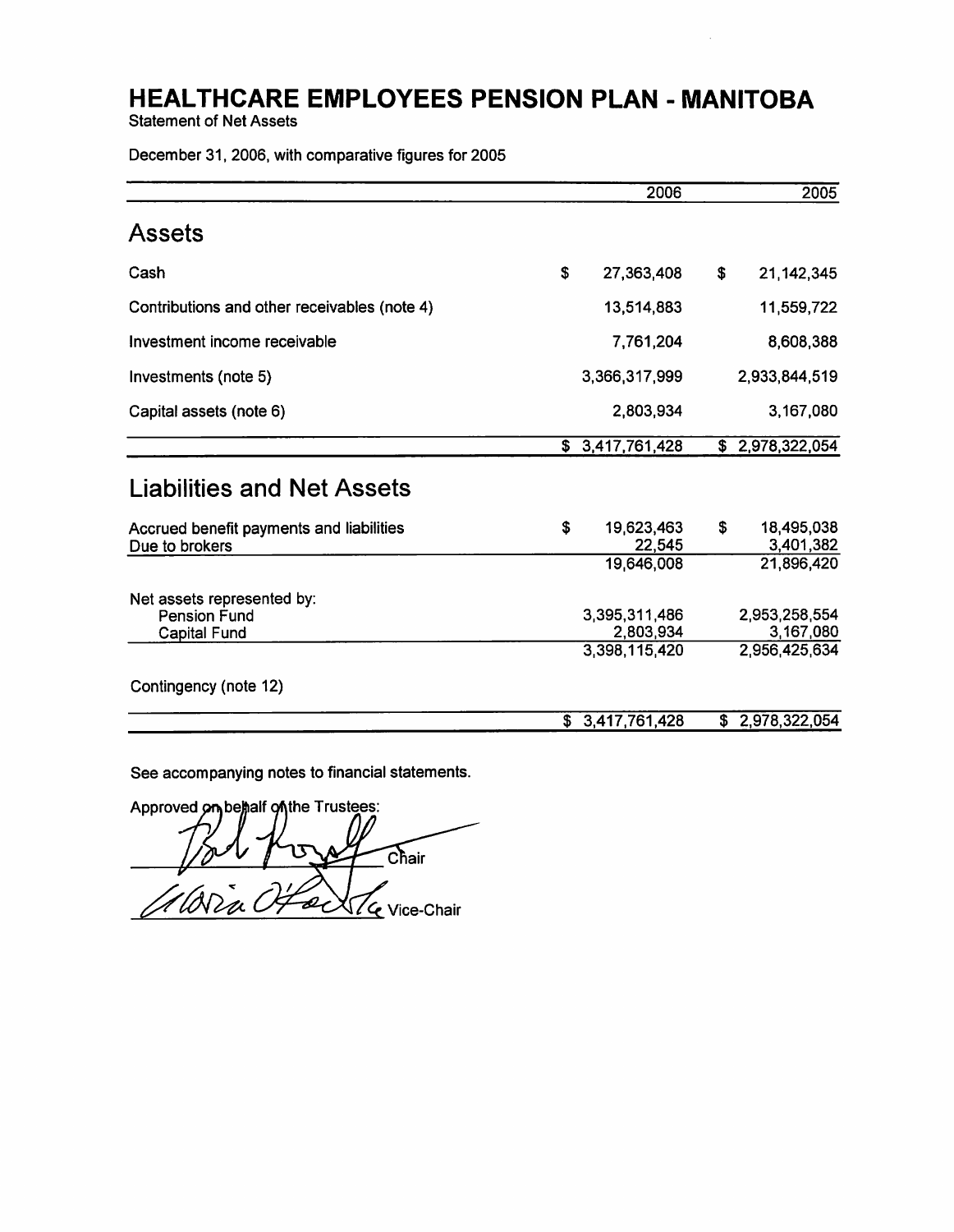Statement of Changes in Net Assets

Year ended December 31, 2006, with comparative figures for 2005

|                                    | Pension             | Capital     | 2006             | 2005             |
|------------------------------------|---------------------|-------------|------------------|------------------|
|                                    | Fund                | Fund        | Total            | Total            |
| Increase in net assets:            |                     |             |                  |                  |
| Pension fund contributions:        |                     |             |                  |                  |
| Employer                           | \$<br>84,418,460    | \$          | \$<br>84,418,460 | \$<br>71,603,278 |
| Employee                           | 84,418,460          |             | 84,418,460       | 71,603,278       |
| Reciprocal transfers and buybacks: |                     |             |                  |                  |
| Employer                           | 646,208             |             | 646,208          | 1,013,603        |
| Employee                           | 724,759             |             | 724,759          | 1,054,975        |
| Investment income (note 7)         | 98,574,039          |             | 98,574,039       | 88,699,798       |
| Current period change in market    |                     |             |                  |                  |
| value of investments               | 301,019,949         |             | 301,019,949      | 248,889,987      |
| Total increase in net assets       | 569.801.875         |             | 569.801.875      | 482,864,919      |
|                                    |                     |             |                  |                  |
| Decrease in net assets:            |                     |             |                  |                  |
| Pension payments                   | 91,247,538          |             | 91,247,538       | 83,804,729       |
| Termination refunds                | 19,992,030          |             | 19,992,030       | 23,632,155       |
| Investment management fees         | 9,530,753           |             | 9,530,753        | 8,397,156        |
| Administrative expenses            | 3,936,116           |             | 3,936,116        | 2,984,566        |
| Amortization of capital assets     |                     | 1,432,772   | 1,432,772        | 297,475          |
| Professional fees                  | 99,524              |             | 99,524           | 73,611           |
| Special project expenses           | 779,028             |             | 779,028          | 1,280,630        |
| Custodial fees                     | 708,479             |             | 708,479          | 772,299          |
| <b>Actuarial fees</b>              | 385,849             |             | 385,849          | 306,451          |
| Total decrease in net assets       | 126,679,317         | 1,432,772   | 128,112,089      | 121,549,072      |
| Increase (decrease) in net assets  |                     |             |                  |                  |
| prior to inter-fund transfers      | 443,122,558         | (1,432,772) | 441,689,786      | 361,315,847      |
| Inter-fund transfers (note 6)      | (1,069,626)         | 1,069,626   |                  |                  |
| Increase (decrease) in net assets  | 442,052,932         | (363, 146)  | 441.689.786      | 361,315,847      |
| Net assets, beginning of year      | 2,953,258,554       | 3,167,080   | 2,956,425,634    | 2,595,109,787    |
| Net assets, end of year            | \$<br>3,395,311,486 | \$2,803,934 | \$3,398,115,420  | \$2,956,425,634  |

See accompanying notes to financial statements.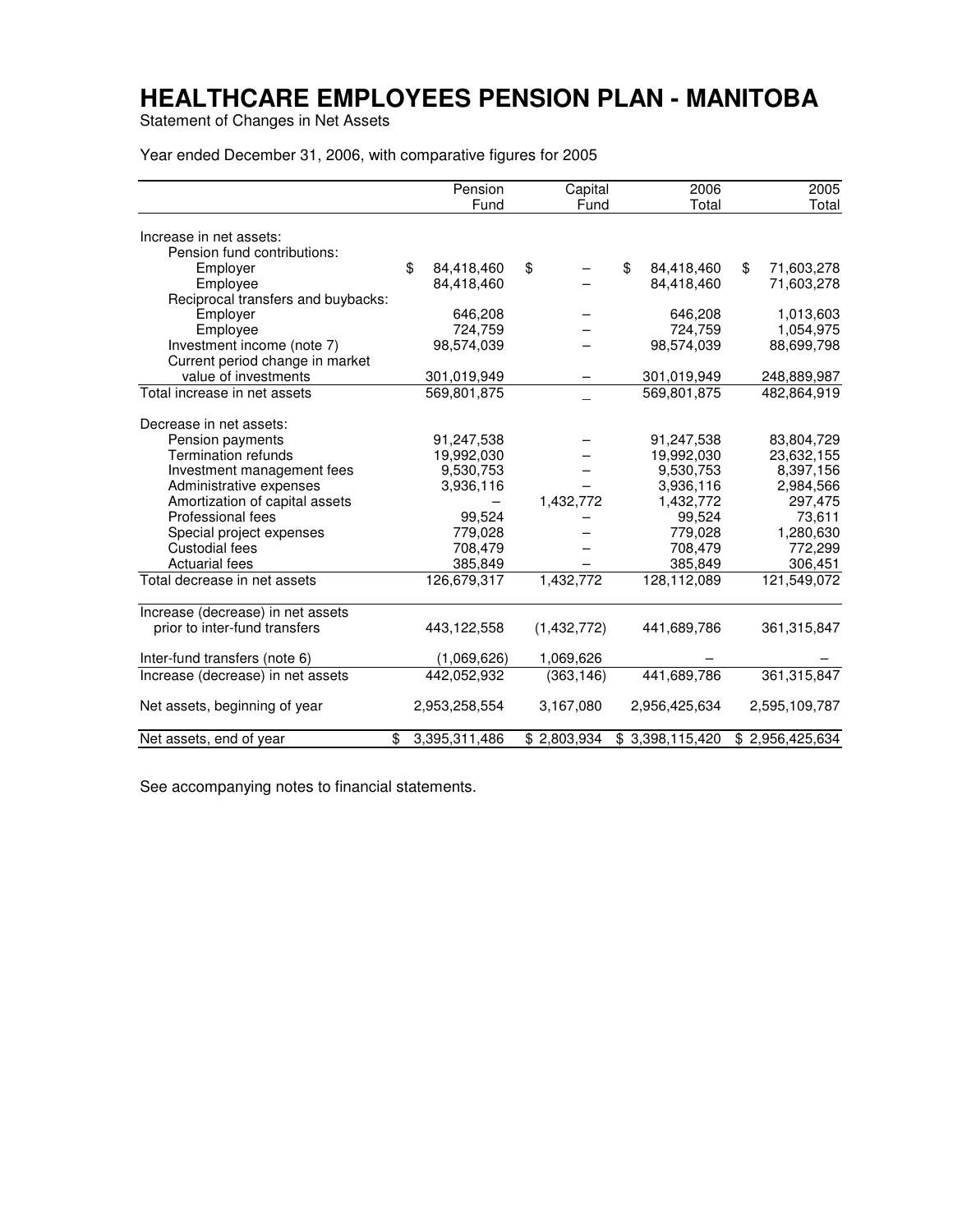Notes to Financial Statements

Year ended December 31, 2006

#### **1. General:**

The Plan is governed by a Board of Trustees appointed by signatory employers and unions. The Plan has received approval from Canada Revenue Agency (CRA) for registration as a Specified Multi-Employer Plan and the Manitoba Pension Commission has registered the Plan as a Multiunit Pension Plan.

### **2. Description of the Plan:**

The following description of the Plan is a summary only. For more complete information reference should be made to the Plan Text.

(a) General:

The Plan is a multi-employer defined benefit pension plan for all employees of participating healthcare facilities in the Province of Manitoba.

(b) Funding policy:

Employers and employees contribute equally to fund the benefits under the Plan.

Employers and employees are required to contribute to the Plan a certain percentage of the members' earnings up to the legislated Year's Maximum Pensionable Earnings (YMPE) plus a certain percentage of the members' earnings in excess of the YMPE, as established by the settlors of the Plan.

The settlors of the Plan have approved the following contribution rate percentages for 2005 through 2007:

|      |                   | January 1<br>to June 30 | July 1<br>to December 31 |
|------|-------------------|-------------------------|--------------------------|
| 2005 | <b>Below YMPE</b> | $5.0\%$                 | 6.4%                     |
|      | Above YMPE        | 6.6%                    | 8.0%                     |
| 2006 | <b>Below YMPE</b> | 6.4%                    | 6.6%                     |
|      | Above YMPE        | $8.0\%$                 | 8.2%                     |
| 2007 | <b>Below YMPE</b> | 6.6%                    | 6.8%                     |
|      | Above YMPE        | 8.2%                    | 8.4%                     |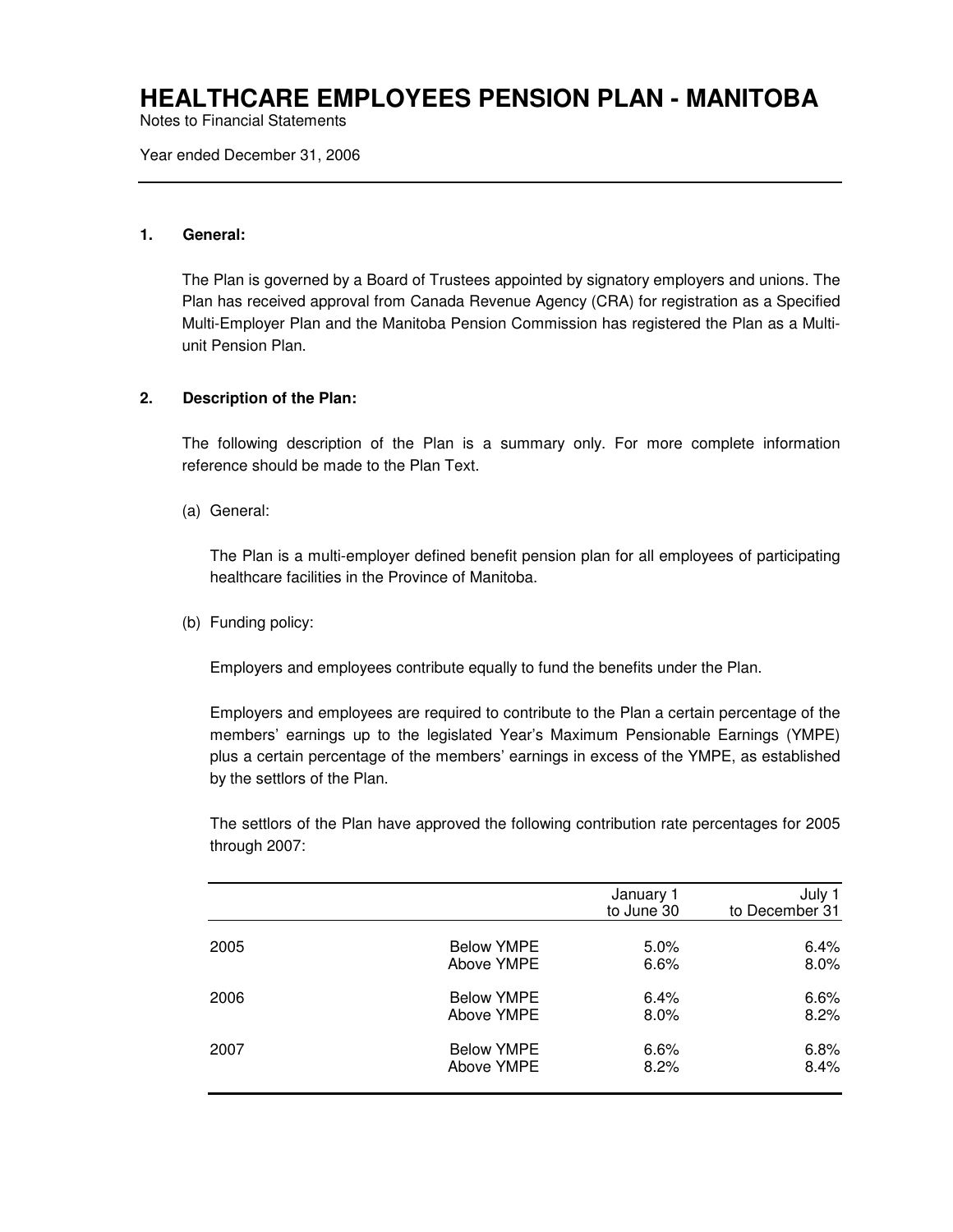Notes to Financial Statements (continued)

Year ended December 31, 2006

#### **2. Description of the plan (continued):**

(c) Normal retirement pension benefits:

Normal retirement pension benefits commence the first month coincident with or immediately following the attainment of age 65. The annual earned pension payable to a member on normal or postponed retirement is based on years of service and contributory earnings.

(d) Early retirement pension benefits:

A member may elect to retire early provided that:

- the member has completed at least two years of service and attained age 55; or
- the total of the member's age plus years of service total at least 80.

If at the member's early retirement date:

- the member has attained age 60 and two years of service; or
- the member's age plus years of service total at least 80,

then the member shall receive normal pension benefits.

If at the member's early retirement date the member's age is between 55 and 60 and the member has not achieved the total of 80 based on age and years of service, pension benefits will be reduced in accordance with the Plan Text.

(e) Postponed retirement benefits:

Retirement benefits cannot be postponed beyond the end of the year in which a member turns 69 years of age.

(f) Death benefits:

Prior to retirement, upon the death of a member who has completed two years of service, the beneficiary is eligible to receive a death benefit.

If less than two years of service has been completed, then the beneficiary is eligible to receive the related contributions plus interest.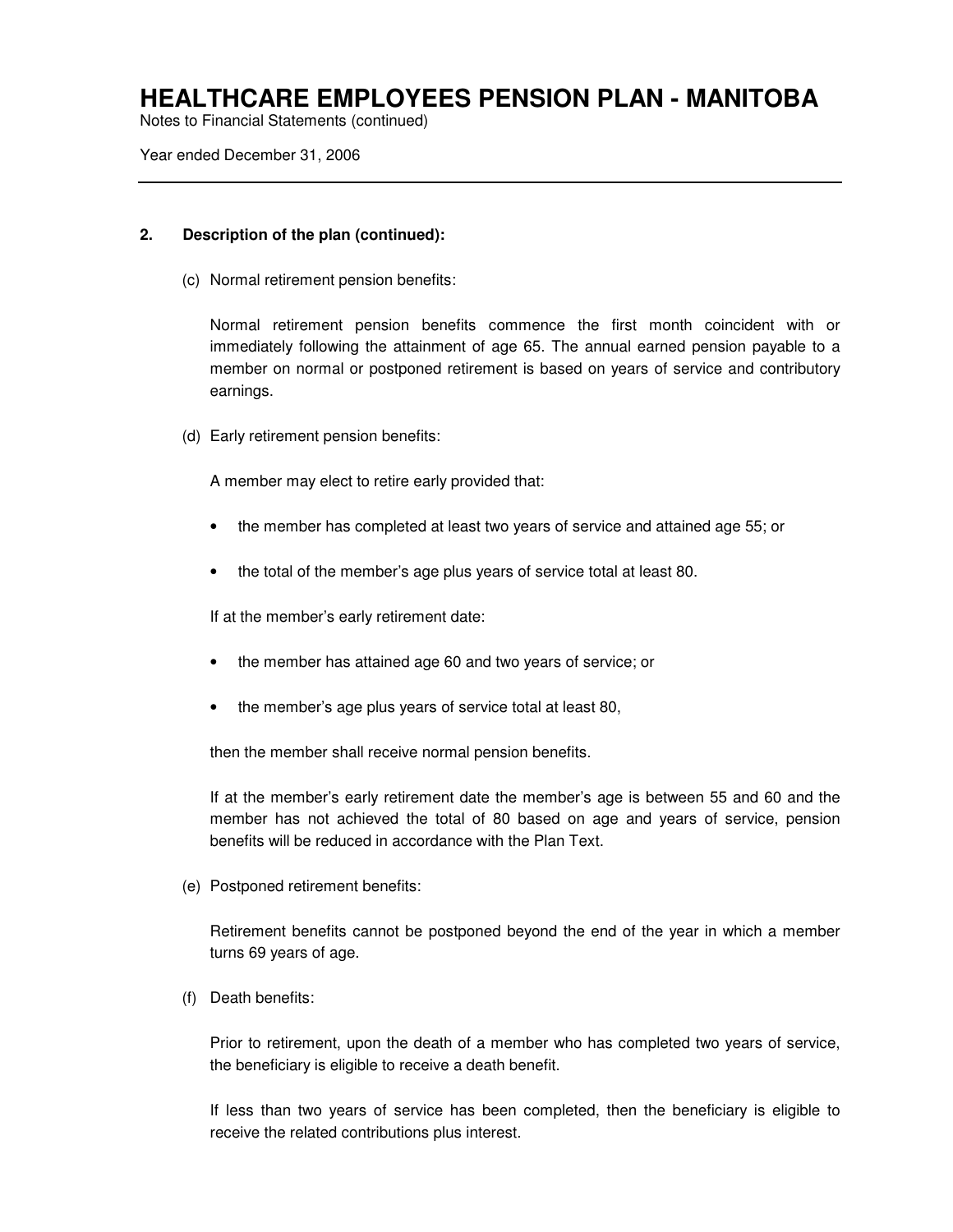Notes to Financial Statements (continued)

Year ended December 31, 2006

### **2. Description of the plan (continued):**

(g) Benefits on termination:

In the event of termination after two years of service, the members are entitled to a return of their contributions plus the value of their earned pension.

If less than two years service has been completed then members shall receive their contributions plus credited interest.

(h) Income taxes:

The Plan is a Pension Trust as defined in the *Income Tax Act* and is not subject to income taxes.

### **3. Significant accounting policies:**

(a) Basis of presentation:

These financial statements are prepared on a going concern basis and present the aggregate financial position of the Plan as a separate financial reporting entity, independent of the participating employers and members. Only the net assets and obligations to members eligible to participate in the Plan have been included in these financial statements. These financial statements do not portray the funding requirements of the Plan or the benefit security of the individual plan members.

(b) Fund accounting:

Assets, liabilities, revenues and expenses related to the Plan's capital assets are recorded in the Capital Fund. All other assets, liabilities, revenues and expenses are reported in the Pension Fund.

(c) Investments:

Investments are stated at market value as follows: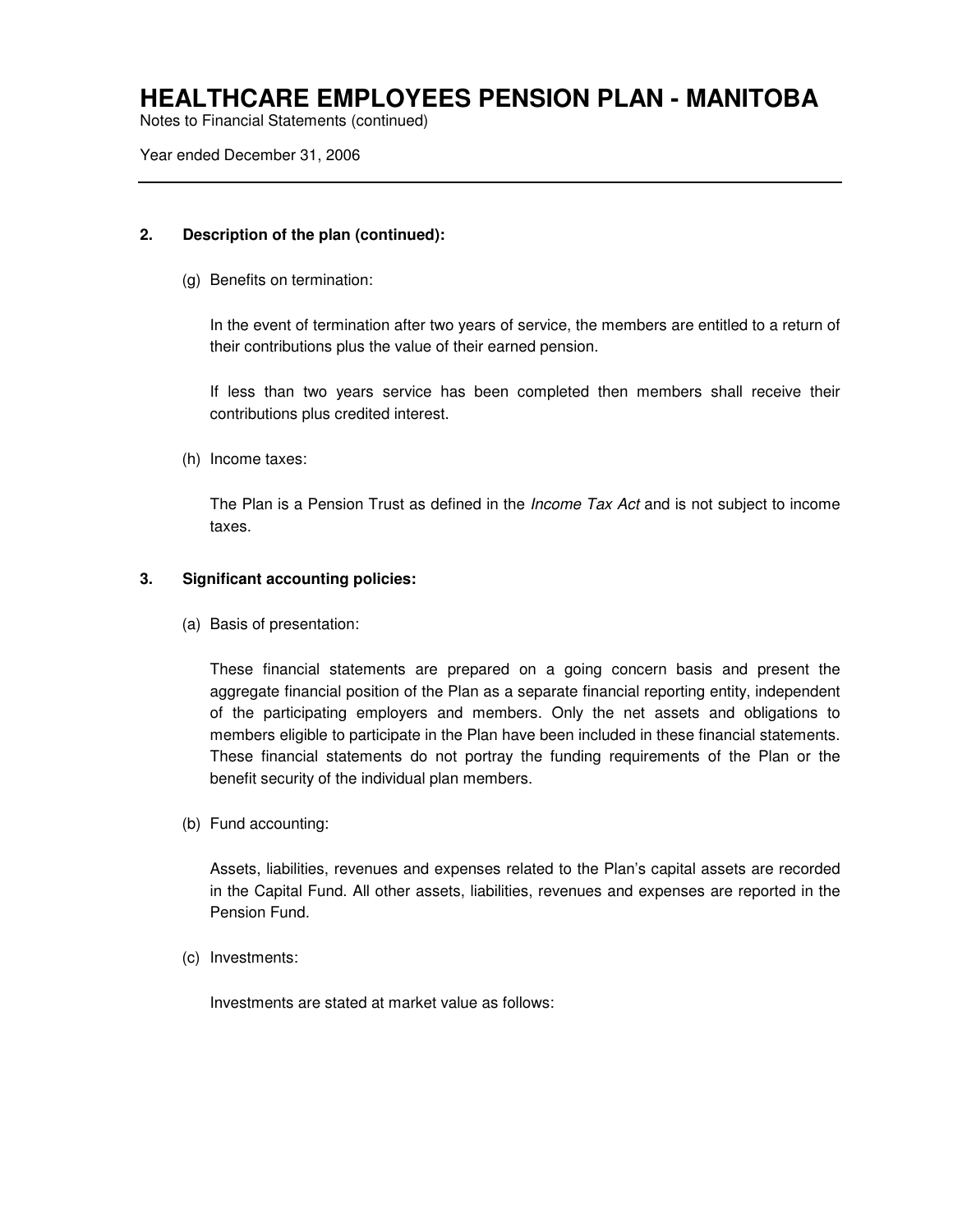Notes to Financial Statements (continued)

Year ended December 31, 2006

#### **3. Significant accounting policies (continued):**

(i) Short-term investments:

Short-term investments are valued at cost plus accrued interest, which approximates market value, with maturities up to one year.

(ii) Bonds:

Bonds are valued using published market quotations or by a yield-to-maturity calculation where published rates are not available.

Bond pooled fund units are recorded at market values established by the respective fund trustee.

(iii) Mortgages:

Mortgage investments held in mortgage pooled funds are recorded at market values established by the respective fund trustee.

(iv) Equities:

All listed equities traded on recognized exchanges are priced based on the latest price reported by the exchange. If a closing trade price is unavailable, a latest bid price is reflected. If no bid price is available, the most recent trade price is used.

All private equities are valued by the general partner, who in its determination of fair market value considers any legal sale or other liquidity restrictions on the investment. Purchases and sales are recorded on the closing date of the transactions.

(v) Real estate:

Real estate investments held in pooled funds are recorded at market values established by the respective fund trustee. Real estate properties are recorded at market value as established by an annual appraisal conducted by qualified external real estate appraisers. Real estate acquired within the year is recorded at cost, which approximates its market value.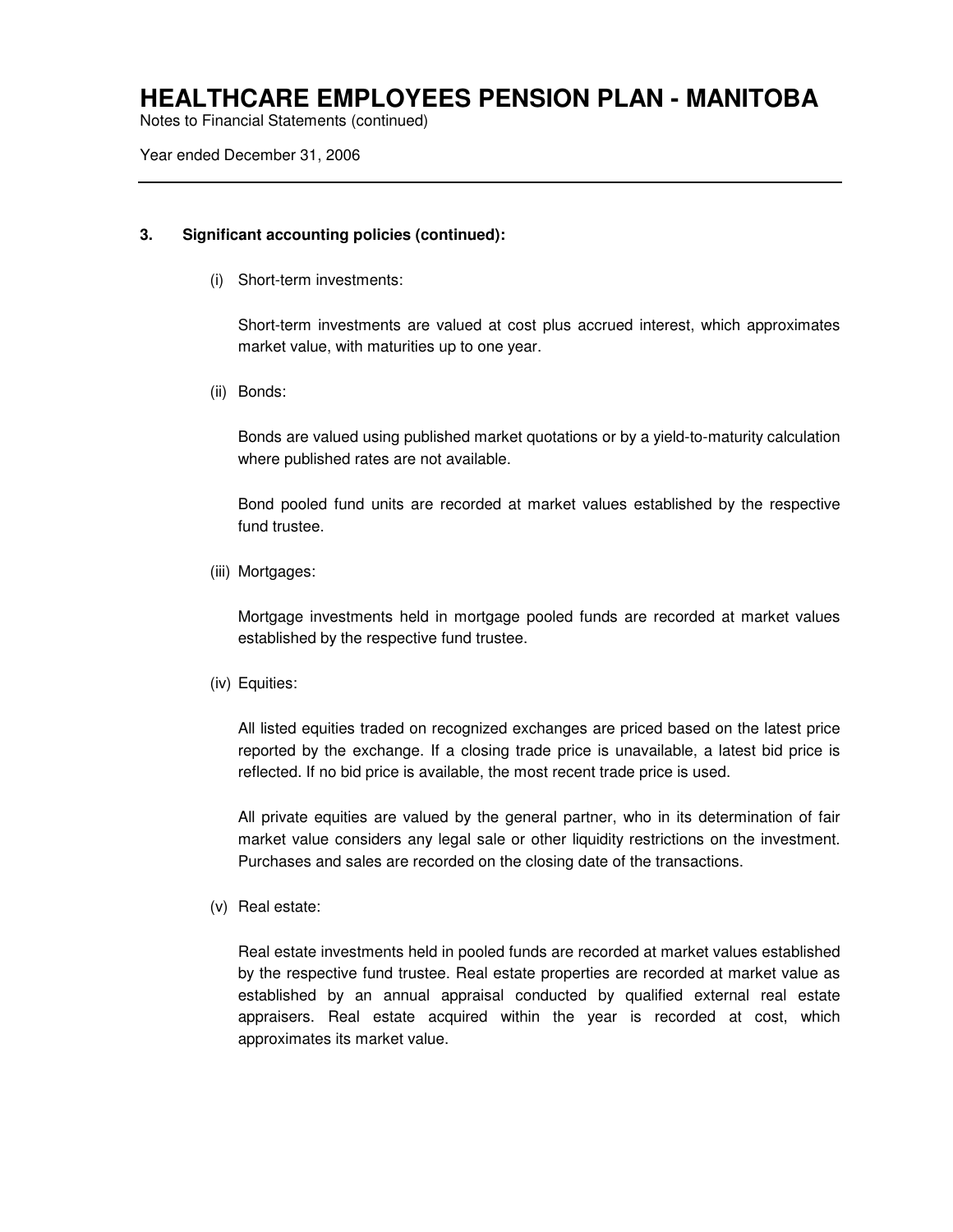Notes to Financial Statements (continued)

Year ended December 31, 2006

#### **3. Significant accounting policies (continued):**

(d) Capital assets:

Capital assets are recorded at cost less accumulated amortization. Repairs and maintenance costs are charged to expense. Betterments which extend the estimated useful life of an asset are capitalized. When a capital asset no longer contributes to the Plan's ability to provide services, its carrying amount is written-down to its residual value. Capital assets, which include computer software, computer hardware, and office equipment, are amortized on a straight-line basis over three years. Amortization expense is reported in the Capital Fund.

Computer projects are amortized on a straight-line basis over three years as the projects are completed.

(e) Foreign currency transactions and balances:

Assets and liabilities denominated in foreign currency are translated into Canadian dollars at the exchange rate prevailing at the financial statement date. Revenues and expenses denominated in foreign currencies are translated at the exchange rate prevailing at the transaction date.

(f) Income recognition:

Investment income has been accrued as reported by the issuer of the pooled funds and bonds. Dividend income from publicly traded securities is recorded as of the ex-dividend date. Interest income has been accrued as earned.

(g) Unrealized gains (losses):

The net unrealized gains (losses) for the year are reflected in the statement of changes in net assets.

(h) Use of estimates:

The preparation of financial statements requires management to make estimates and assumptions that affect the reported amounts of assets and liabilities, the disclosure of contingent assets and liabilities at the date of the financial statements and the reported amounts of increases and decreases in net assets during the year. Actual results could differ from those estimates.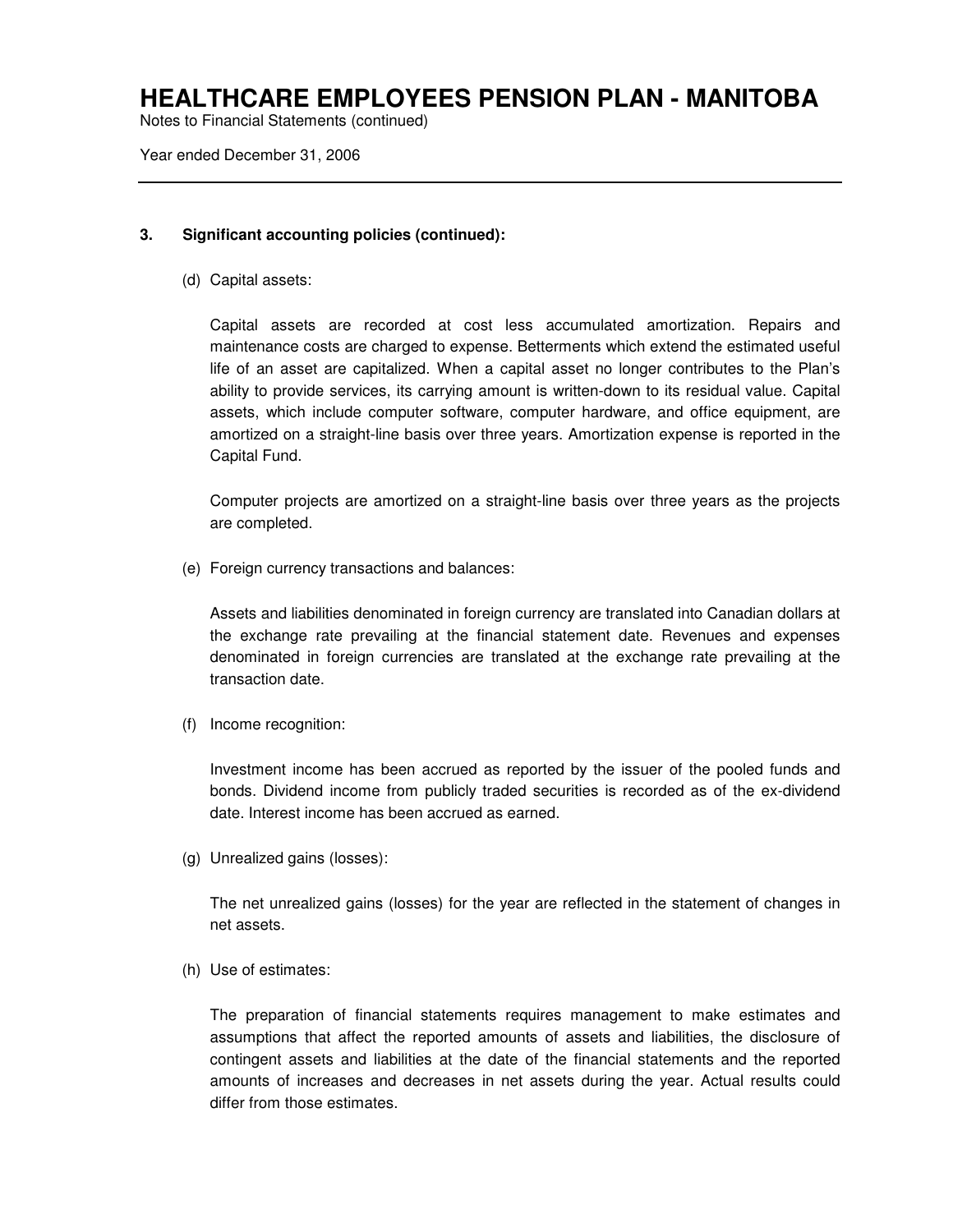Notes to Financial Statements (continued)

Year ended December 31, 2006

#### **4. Contributions and other receivables:**

|                                                                                                                             | 2006                          | 2005                          |
|-----------------------------------------------------------------------------------------------------------------------------|-------------------------------|-------------------------------|
| Contributions receivable - employer<br>Contributions receivable - employee<br>Due from Healthcare Employees Benefits Plan - | 6,211,619<br>\$.<br>6,211,619 | 5,067,026<br>SS.<br>5,067,026 |
| Manitoba<br>Other receivables                                                                                               | 213,146<br>878.499            | 551,308<br>874,362            |
|                                                                                                                             | \$13,514,883                  | \$11,559,722                  |

#### **5. Investments:**

|                        |                     | 2006 | 2005          |
|------------------------|---------------------|------|---------------|
|                        |                     |      |               |
| Short-term investments | 30,097,788<br>\$    | \$.  | 53,835,167    |
| <b>Bonds</b>           | 766,637,557         |      | 754,589,031   |
| Mortgages              | 344,214,090         |      | 328,588,108   |
| Canadian equities      | 1,192,011,611       |      | 1,015,743,888 |
| U.S. equities          | 389,337,450         |      | 321,256,971   |
| Global equities        | 439,698,927         |      | 340,253,325   |
| Real estate            | 204,320,576         |      | 119,578,029   |
|                        |                     |      |               |
|                        | 3,366,317,999<br>\$ | \$.  | 2,933,844,519 |

#### **6. Capital assets:**

|                                            |                        |                        |    | 2006                 | 2005                 |
|--------------------------------------------|------------------------|------------------------|----|----------------------|----------------------|
|                                            |                        | Accumulated            |    | Net book             | Net book             |
|                                            | Cost                   | amortization           |    | value                | value                |
| Computer software<br>Computer hardware and | \$<br>1,905,223        | \$<br>1,650,484        | \$ | 254,739              | \$<br>210,380        |
| office equipment<br>Computer projects      | 2,509,106<br>3,081,181 | 2,014,032<br>1,027,060 |    | 495,074<br>2,054,121 | 188,680<br>2,768,020 |
|                                            | 7,495,510              | \$<br>4,691,576        | ß. | 2,803,934            | \$<br>3,167,080      |

In fiscal 2006, \$ 1,069,626 (2005 - \$1,168,478) was transferred from the Pension Fund to the Capital Fund for the acquisition of capital assets.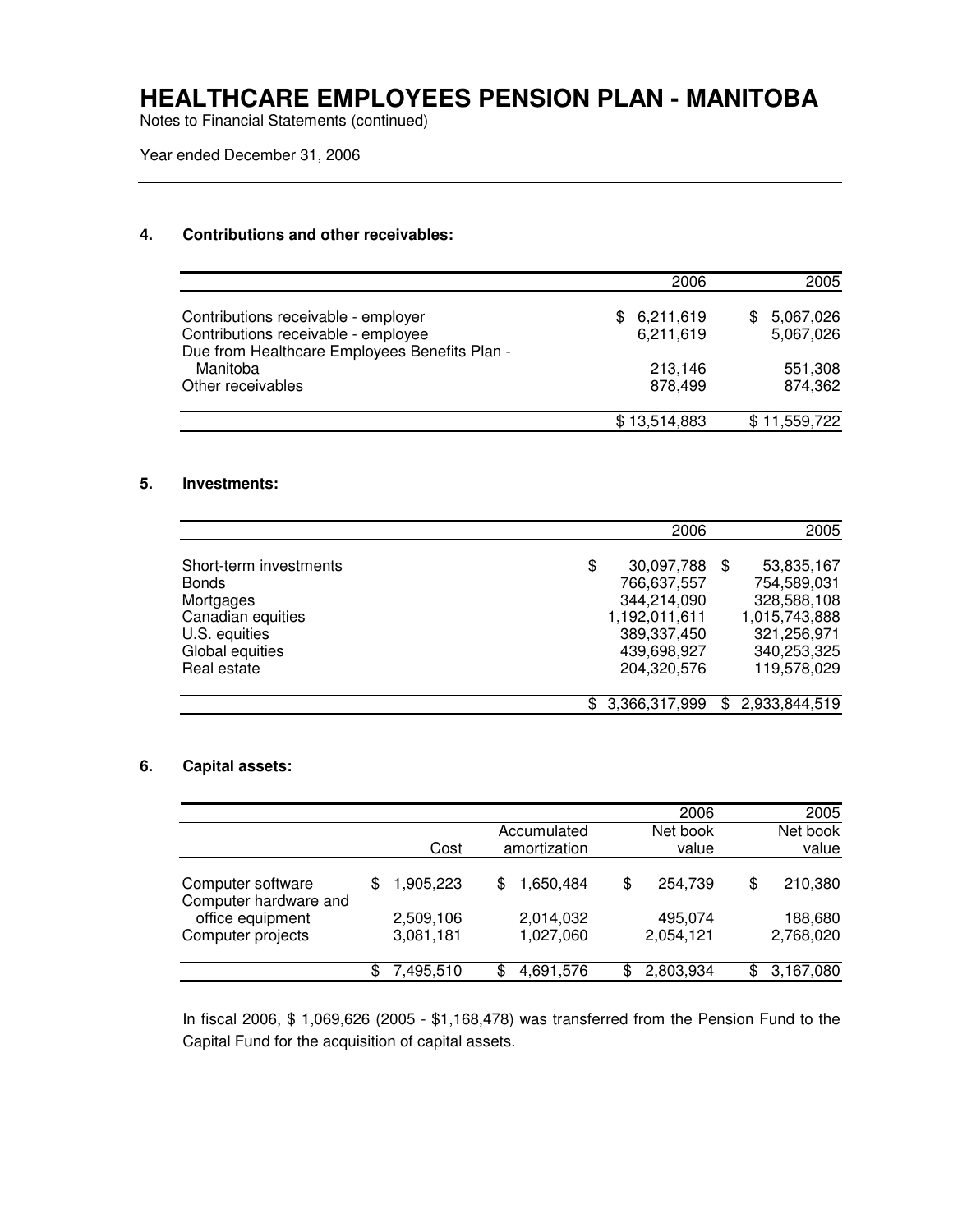Notes to Financial Statements (continued)

Year ended December 31, 2006

#### **7. Investment income:**

|                         |            | 2006      | 2005           |
|-------------------------|------------|-----------|----------------|
| Short-term investments  | S          | 1,642,475 | 1,431,356<br>S |
| <b>Bonds</b>            | 36,968,385 |           | 36,850,884     |
| Mortgages               | 18,854,054 |           | 17,151,406     |
| Canadian equities       | 18,980,852 |           | 17,243,826     |
| U.S. equities           |            | 4,916,550 | 1,801,545      |
| Global equities         | 10,270,396 |           | 10,816,458     |
| Real estate             |            | 6,716,382 | 3,227,958      |
| Security lending income |            | 224,945   | 176,365        |
|                         |            |           |                |
|                         | 98,574,039 |           | 88,699,798     |

#### **8. Interest rate and foreign currency risk:**

(a) Bonds and mortgages - interest rate risk:

|                      |     |                 | 2006 |             |                 | 2005 |             |
|----------------------|-----|-----------------|------|-------------|-----------------|------|-------------|
|                      |     | Carrying        |      | Average     | Carrying        |      | Average     |
|                      |     | value           |      | coupon rate | value           |      | coupon rate |
| Federal              | \$. | 302,344,808     |      | 5.639%      | \$315,796,193   |      | 5.117%      |
| Provincial/Municipal |     | 217,426,238     |      | 6.030%      | 208,583,130     |      | 6.134%      |
| Corporate            |     | 246,866,511     |      | 5.362%      | 230,209,708     |      | 5.449%      |
| Mortgages            |     | 344,214,090     |      |             | 328,588,108     |      |             |
|                      |     | \$1,110,851,647 |      |             | \$1,083,177,139 |      |             |

Interest rate risk refers to the adverse consequences of interest rate changes on the Plan's cash flows, financial position and income. This risk arises from differences in the timing and amount of cash flows related to the Plan's assets and liabilities. The value of the Plan's assets is affected by short-term charges in nominal interest rates and equity markets. The Plan holds the above fixed income securities directly and in-directly through pooled funds.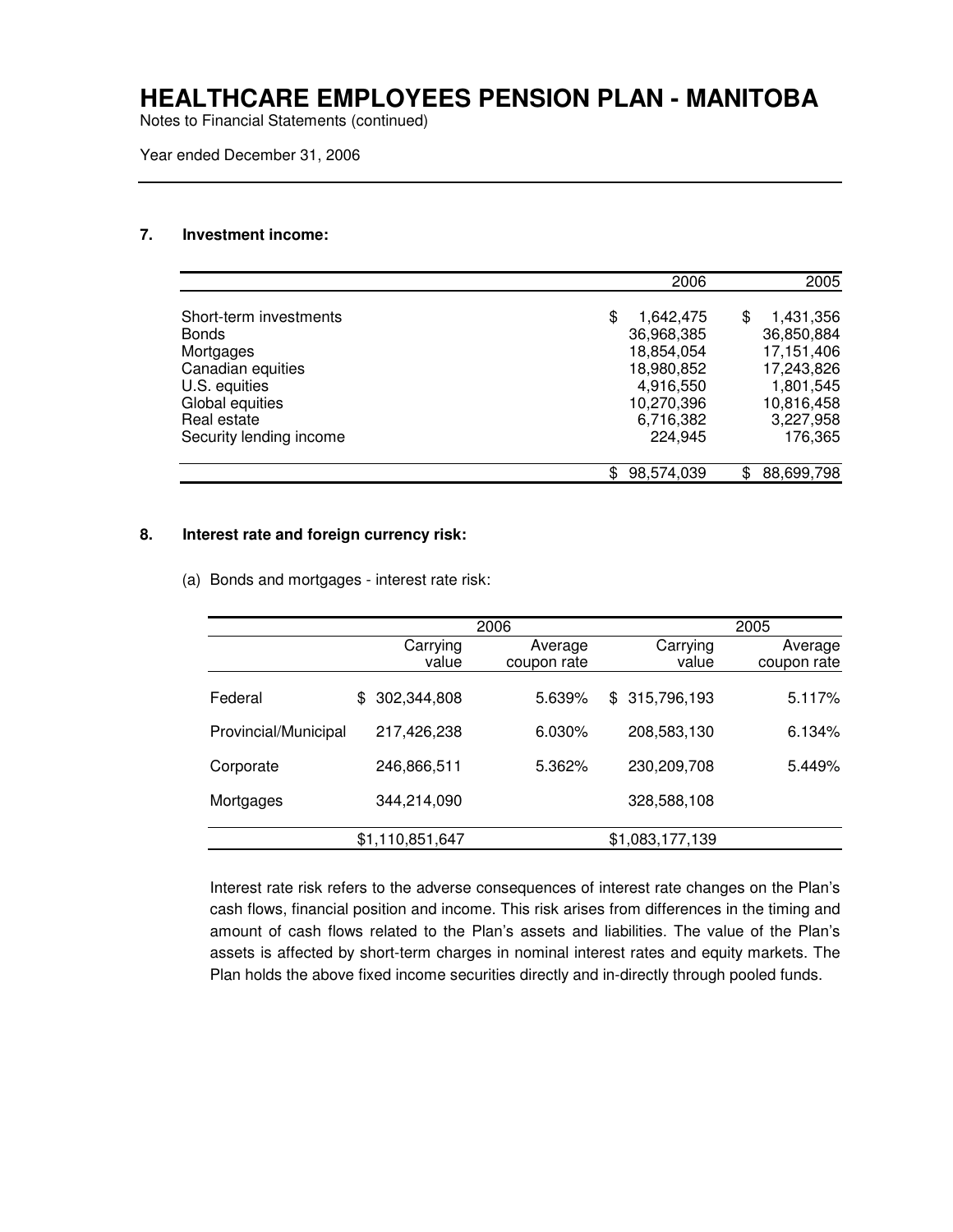Notes to Financial Statements (continued)

Year ended December 31, 2006

#### **8. Interest rate and foreign currency risk (continued):**

Pension liabilities are exposed to the long-term expectation of rate of return on investments as well as expectations of inflation and salary escalation. The Plan's primary exposure is to a decline in the long-term rate of return which may result in higher contribution rates required to meet pension obligations.

The Plan has invested approximately 34 percent of its investments in fixed income securities as at December 31, 2006. The returns on fixed income securities are particularly sensitive to changes in nominal interest rates.

(b) Bonds - maturity profile:

|                      | 2006              | 2005            |
|----------------------|-------------------|-----------------|
| Less than one year   | \$                | \$<br>5,671,728 |
| Two to five years    | 283,836,187       | 285,488,358     |
| After five years     | 482,801,370       | 463,428,945     |
| Total carrying value | \$<br>766,637,557 | 754,589,031     |

(c) Foreign currency risk:

Foreign currency exposure arises from the Plan holding investments denominated in currencies other than the Canadian dollar. Fluctuations in the relative value of the Canadian dollar against these foreign currencies can result in a positive or a negative effect on the fair value of investments.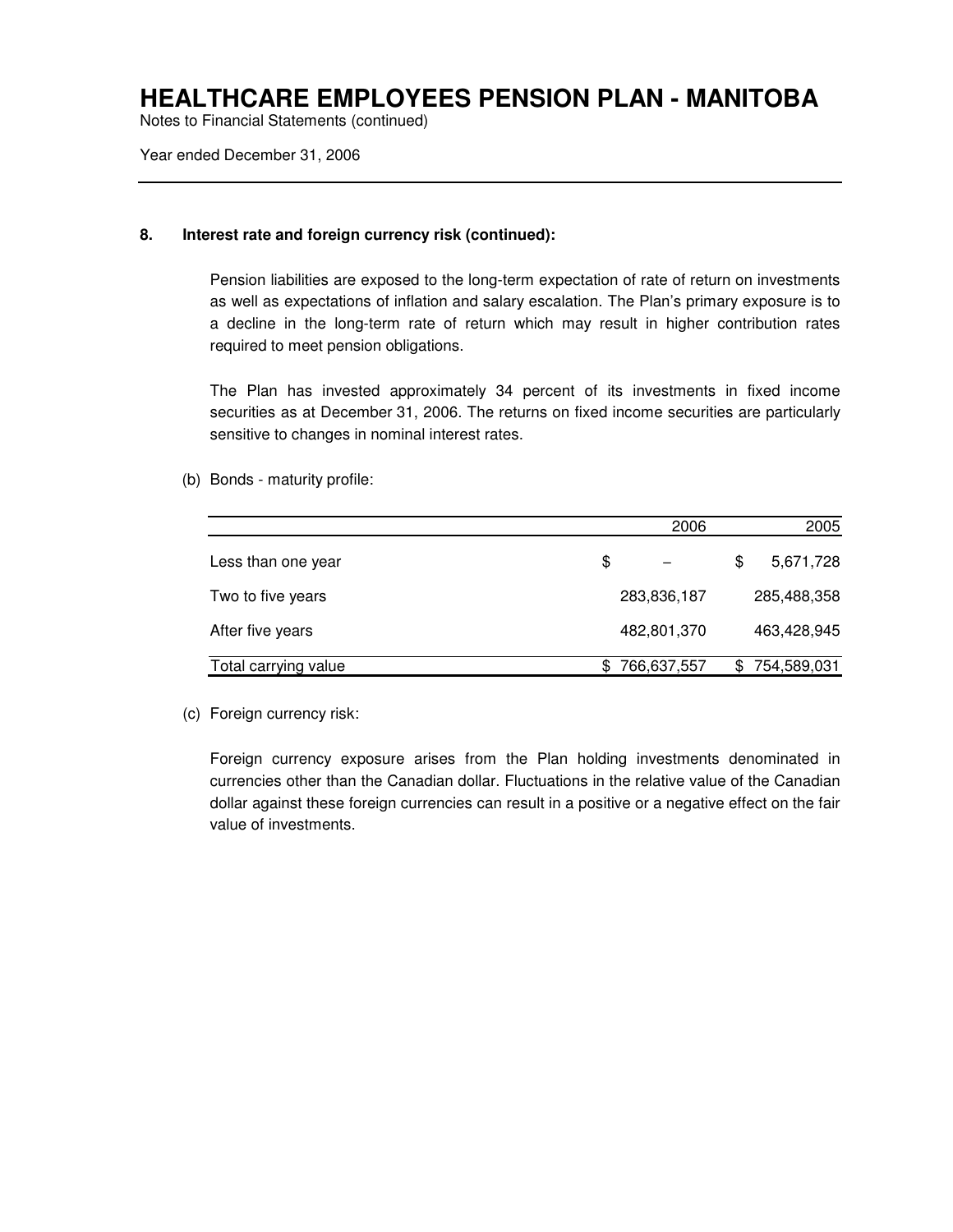Notes to Financial Statements (continued)

Year ended December 31, 2006

#### **9. Role of the actuary and auditor:**

The actuary has been appointed pursuant to the Plan Text and the Trust Agreement. With respect to the preparation of financial statements, the actuary has been engaged to carry out a valuation of the Plan's assets and liabilities, which consists of a provision for future obligations of the Plan to the members. The valuation is made in accordance with accepted actuarial practice, applicable legislation and any direction received from regulatory authorities, and reported thereon to the Board of Trustees. In performing the valuation of the liabilities, which are by their nature inherently variable, assumptions are made as to the investment rate of return, inflation rates and salary escalation in the future, taking into consideration the circumstances of the healthcare employees and the nature of the liabilities. The actuary, in their review of the management information provided by the Plan used in the valuation, also makes use of the work of the external auditors. The Actuary's Report outlines the scope of their work and opinion.

The external auditors have been appointed by the Board of Trustees to conduct an independent and objective audit of the financial statements of the Plan in accordance with generally accepted auditing standards and report thereon to the Board of Trustees. In carrying out their audit, the auditors also make use of the work of the actuary and their report on the Plan's liabilities. The Auditors' Report outlines the scope of their audit and their opinion.

### **10. Related party:**

The Plan and the Healthcare Employees Benefit Plan - Manitoba (HEBP) have a certain number of common trustees and a cost sharing agreement to allocate certain costs based on factors such as square footage, number of employees and time usage.

### **11. Obligations for pension benefits:**

As at December 31, 2006, the date of the most recent actuarial valuation, the actuarial present value of the accrued pension benefits was \$3,063,934,000 (2005 - \$2,758,167,000) and the actuarial value of the Plan assets was \$3,074,838,000 (2005 - \$2,753,016,000). The projected unit credit actuarial cost method was used by Towers Perrin, the actuary, to determine the actuarial liability and the required current service contributions.

The assumptions used in determining the actuarial present value of accrued pension benefits are going concern assumptions adopted by the Trustees and were developed by reference to expected long-term market conditions. Three significant long-term actuarial assumptions used in the valuation were:

(a) the asset rate of return was assumed to be 6.5 percent (2005 - 6.5 percent);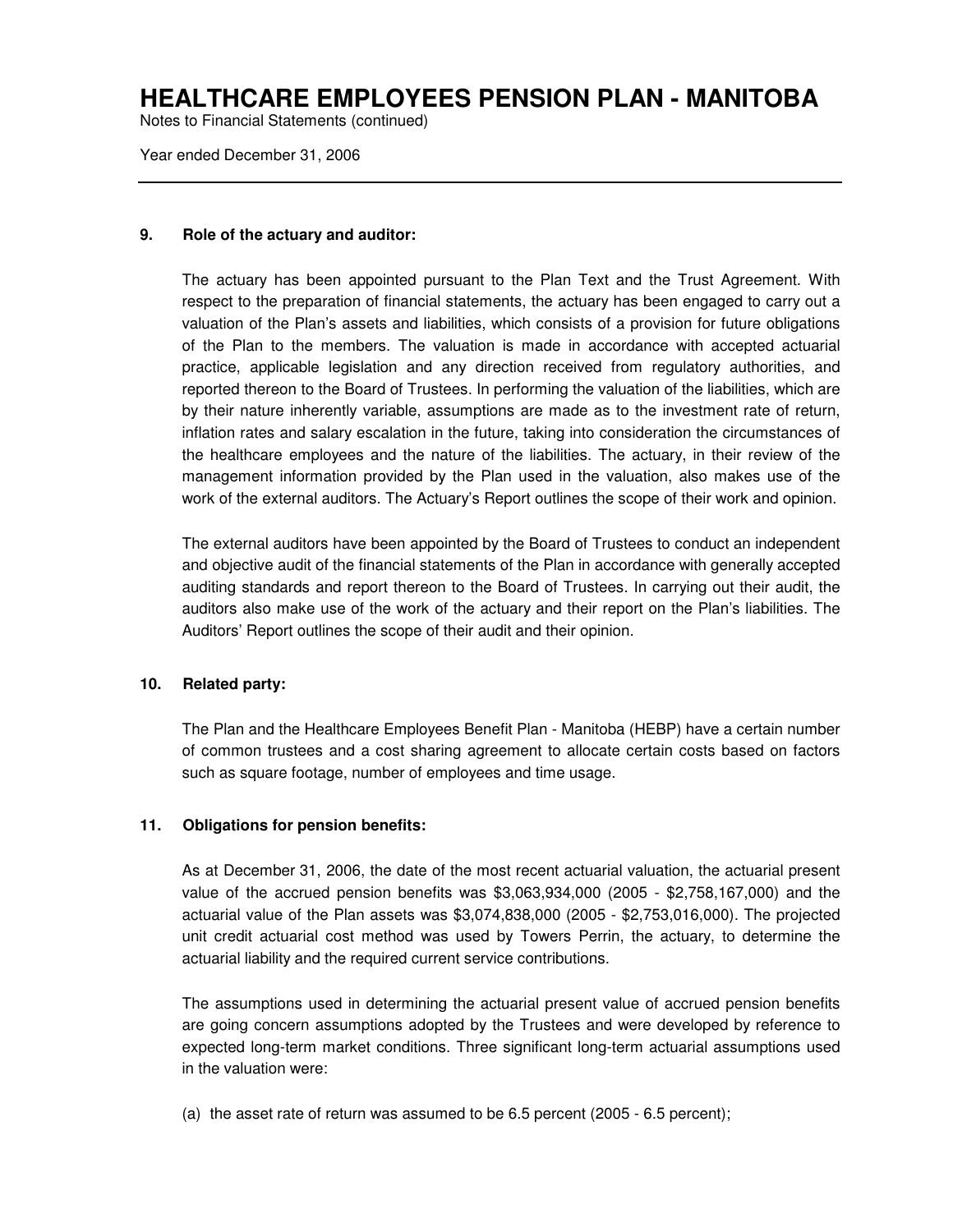Notes to Financial Statements (continued)

Year ended December 31, 2006

#### **11. Obligations for pension benefits (continued):**

- (b) inflation rate was assumed to be 3.0 percent (2005 3.0 percent); and
- (c) the salary escalation rate was assumed to be 3.2 percent for 2007 and 4.0 percent thereafter (2005 - 3.2 percent for 2006 and 2007 and 4.0 percent thereafter) plus merit and promotion.

Since there is no intention of extinguishing the pension obligations in the near term, the obligations are calculated by using the going concern actuarial basis. As underlying conditions change over time, going concern assumptions adopted by the Trustees may also change, which could cause a material change in the actuarial value of accrued pension benefits.

Actuarial value of net assets has been determined using the five year moving average market method. Under this method all experience gains and losses are averaged over a five year period.

The actuarial present value of benefits as at December 31, 2006 and December 31, 2005 and the principal components of changes in actuarial present values during the year were as follows:

|                                                            | December 31,<br>2006 | December 31,<br>2005 |
|------------------------------------------------------------|----------------------|----------------------|
|                                                            |                      |                      |
| Market value of net assets                                 | \$3,395,311,000      | \$2,953,259,000      |
| Deferred investment gains                                  | (320,473,000)        | (200, 243, 000)      |
| Actuarial value of net assets                              | 3,074,838,000        | 2,753,016,000        |
| Actuarial present value of accrued                         |                      |                      |
| pension benefits - beginning of period                     | 2,758,167,000        | 2,528,839,000        |
| Benefits accrued                                           | 170,208,000          | 145,275,000          |
| Benefits paid                                              | (111, 240, 000)      | (107, 437, 000)      |
| Interest accrued on benefits                               | 181,167,000          | 165,585,000          |
| Increase in benefits accrued due to data corrections       | 10,793,000           | 7,349,000            |
| Effect of actual experience, change in reserves for        |                      |                      |
| contribution short-fall, change in administrative expenses |                      |                      |
| and change in actuarial basis                              | 54,839,000           | 18,556,000           |
| Actuarial present value of accrued pension benefits,       |                      |                      |
| end of period                                              | 3,063,934,000        | 2,758,167,000        |
| Excess (deficiency) of actuarial value of net assets over  |                      |                      |
| actuarial present value of accrued pension benefits        | \$<br>10,904,000     | \$<br>(5, 151, 000)  |